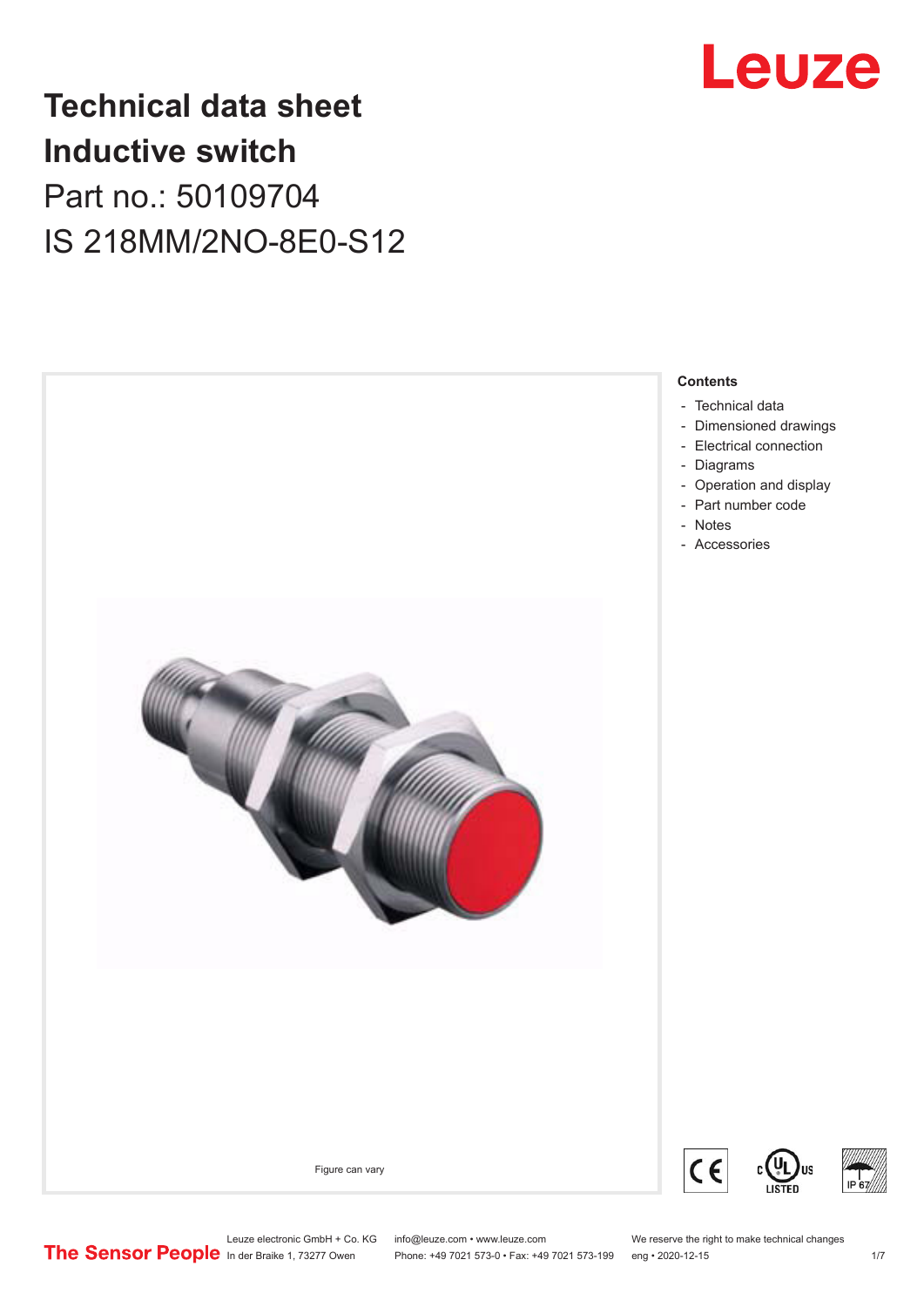### <span id="page-1-0"></span>**Technical data**

# **Leuze**

#### **Basic data**

| <b>Dasic data</b>                                                   |                                                                                          |
|---------------------------------------------------------------------|------------------------------------------------------------------------------------------|
| <b>Series</b>                                                       | 218                                                                                      |
| Typ. operating range limit S <sub>n</sub>                           | 8 mm                                                                                     |
| Operating range S <sub>a</sub>                                      | $06.4$ mm                                                                                |
|                                                                     |                                                                                          |
| <b>Characteristic parameters</b>                                    |                                                                                          |
| <b>MTTF</b>                                                         | 900 years                                                                                |
| Electrical data                                                     |                                                                                          |
| <b>Protective circuit</b>                                           | Inductive protection                                                                     |
|                                                                     | Polarity reversal protection                                                             |
|                                                                     | Short circuit protected                                                                  |
|                                                                     |                                                                                          |
| Performance data                                                    |                                                                                          |
| Supply voltage $U_{B}$                                              | 10  30 V, DC                                                                             |
| <b>Residual ripple</b>                                              | 0  20 %, From U <sub>B</sub><br>$010$ mA                                                 |
| <b>Open-circuit current</b><br>Temperature drift, max. (in % of S.) | 10 %, Over the entire operating                                                          |
|                                                                     | temperature range                                                                        |
| Repeatability, max. (in % of S.)                                    | 5 %, For $U_B$ = 20  30 VDC, ambient<br>temperature $T_a = 23 \degree C \pm 5 \degree C$ |
| <b>Switching hysteresis</b>                                         | 10%                                                                                      |
|                                                                     |                                                                                          |
| Outputs                                                             |                                                                                          |
| Number of digital switching outputs 1 Piece(s)                      |                                                                                          |
| <b>Switching outputs</b>                                            |                                                                                          |
| <b>Voltage type</b>                                                 | <b>DC</b>                                                                                |
| Switching current, max.                                             | 200 mA                                                                                   |
| Residual current, max.                                              | 0.1 <sub>m</sub> A                                                                       |
| Voltage drop                                                        | $\leq 2$ V                                                                               |
|                                                                     |                                                                                          |
| <b>Switching output 1</b>                                           |                                                                                          |
| <b>Switching element</b>                                            | <b>Transistor, NPN</b>                                                                   |
| <b>Switching principle</b>                                          | NO (normally open)                                                                       |
| <b>Timing</b>                                                       |                                                                                          |
| <b>Switching frequency</b>                                          | 1,500 Hz                                                                                 |
| <b>Readiness delay</b>                                              | 60 ms                                                                                    |
|                                                                     |                                                                                          |
| <b>Connection</b>                                                   |                                                                                          |
| <b>Number of connections</b>                                        | 1 Piece(s)                                                                               |
| <b>Connection 1</b>                                                 |                                                                                          |
| <b>Function</b>                                                     | Signal OUT                                                                               |
|                                                                     | Voltage supply                                                                           |
| <b>Type of connection</b>                                           | Connector                                                                                |
| <b>Thread size</b>                                                  | M12                                                                                      |
| Type                                                                | Male                                                                                     |
| <b>Material</b>                                                     | Metal                                                                                    |
| No. of pins                                                         | 4-pin                                                                                    |

| <b>Mechanical data</b>                             |                                 |
|----------------------------------------------------|---------------------------------|
| Design                                             | Cylindrical                     |
| <b>Thread size</b>                                 | M18 x 1 mm                      |
| Dimension (Ø x L)                                  | 18 mm x 63.5 mm                 |
| <b>Type of installation</b>                        | Embedded                        |
| <b>Housing material</b>                            | Metal                           |
| <b>Metal housing</b>                               | Nickel-plated brass             |
| Sensing face material                              | Plastic, Polybutylene (PBT)     |
| Net weight                                         | 51 g                            |
| <b>Housing color</b>                               | Red, RAL 3000                   |
|                                                    | Silver                          |
| <b>Type of fastening</b>                           | Mounting thread                 |
| <b>Standard measuring plate</b>                    | 24 x 24 mm <sup>2</sup> , Fe360 |
|                                                    |                                 |
| <b>Operation and display</b>                       |                                 |
| Type of display                                    | LED                             |
| <b>Number of LEDs</b>                              | 1 Piece(s)                      |
| <b>Environmental data</b>                          |                                 |
| Ambient temperature, operation                     | $-25$ 70 °C                     |
| Ambient temperature, storage                       | $-2570 °C$                      |
|                                                    |                                 |
| <b>Certifications</b>                              |                                 |
| Degree of protection                               | IP 67                           |
| <b>Protection class</b>                            | $\mathsf{II}$                   |
| <b>Certifications</b>                              | c UL US                         |
| Test procedure for EMC in accordance IEC 61000-4-2 |                                 |
| with standard                                      | IEC 61000-4-3                   |
|                                                    | IEC 61000-4-4                   |
| <b>Standards applied</b>                           | IEC 60947-5-2                   |
| <b>Correction factors</b>                          |                                 |
|                                                    |                                 |
| <b>Aluminum</b>                                    | 0.35                            |
| <b>Stainless steel</b>                             | 0.7                             |
| Copper                                             | 0.3                             |
| <b>Brass</b>                                       | 0.4                             |
| Fe360 steel                                        | 1                               |
| <b>Classification</b>                              |                                 |
| <b>Customs tariff number</b>                       | 85365019                        |
| eCl@ss 5.1.4                                       | 27270101                        |
| eCl@ss 8.0                                         | 27270101                        |
| eCl@ss 9.0                                         | 27270101                        |
| eCl@ss 10.0                                        | 27270101                        |
| eCl@ss 11.0                                        | 27270101                        |
| <b>ETIM 5.0</b>                                    | EC002714                        |
| <b>ETIM 6.0</b>                                    | EC002714                        |
| <b>ETIM 7.0</b>                                    | EC002714                        |

**Encoding** A-coded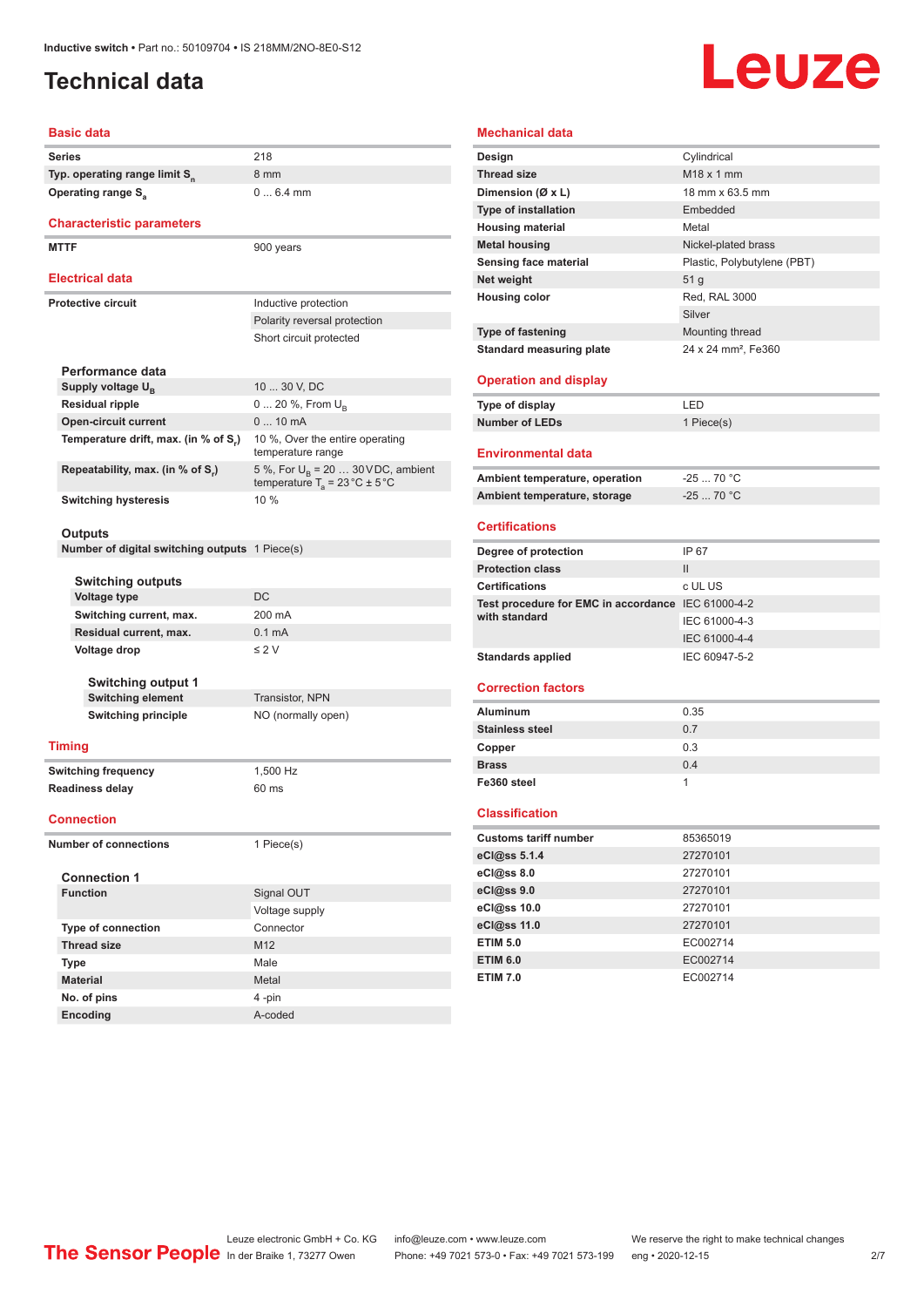<span id="page-2-0"></span>**Inductive switch •** Part no.: 50109704 **•** IS 218MM/2NO-8E0-S12

#### **Dimensioned drawings**

All dimensions in millimeters





#### **Electrical connection**

#### **Connection 1**

| <b>Function</b>    | Signal OUT     |
|--------------------|----------------|
|                    | Voltage supply |
| Type of connection | Connector      |
| <b>Thread size</b> | M12            |
| <b>Type</b>        | Male           |
| <b>Material</b>    | Metal          |
| No. of pins        | 4-pin          |
| Encoding           | A-coded        |

#### **Pin Pin assignment**

| 1              | $V +$            |
|----------------|------------------|
| $\overline{2}$ | n.c.             |
| 3              | GND              |
| $\overline{4}$ | OUT <sub>1</sub> |



# Leuze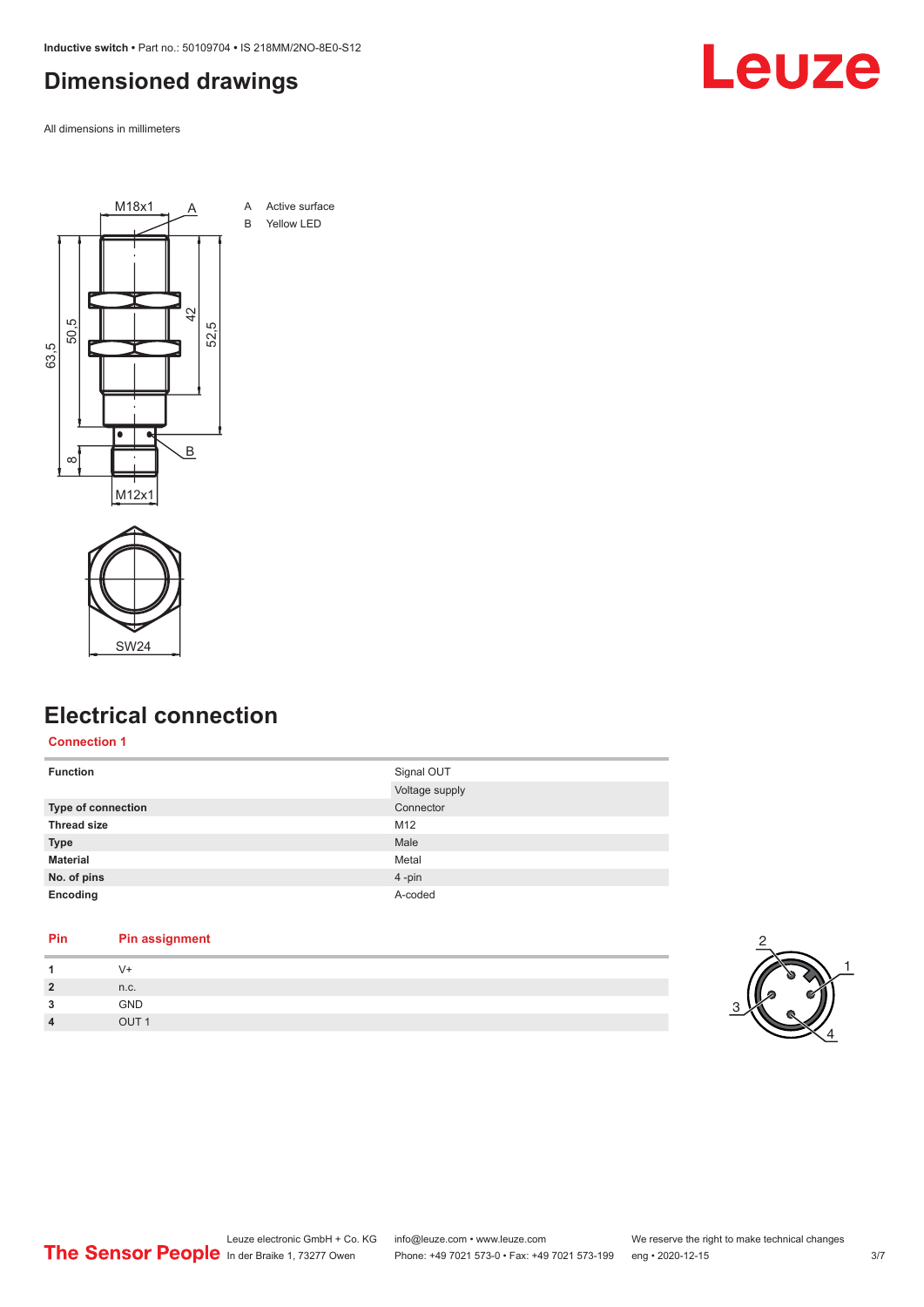#### <span id="page-3-0"></span>**Diagrams**

# Leuze

#### Embedded installation



#### Types with  $S_{n}$  = 8.0 mm



### **Operation and display**

#### **LED Display Meaning**

### **Part number code**

Part designation: **ISX YYY ZZ/AAA.BB-CCC-DDD-DDD**

**ISX Operating principle / construction** IS: inductive switch, standard design ISS: inductive switch, short construction

**1** Yellow, continuous light Switching state Switching output/switching state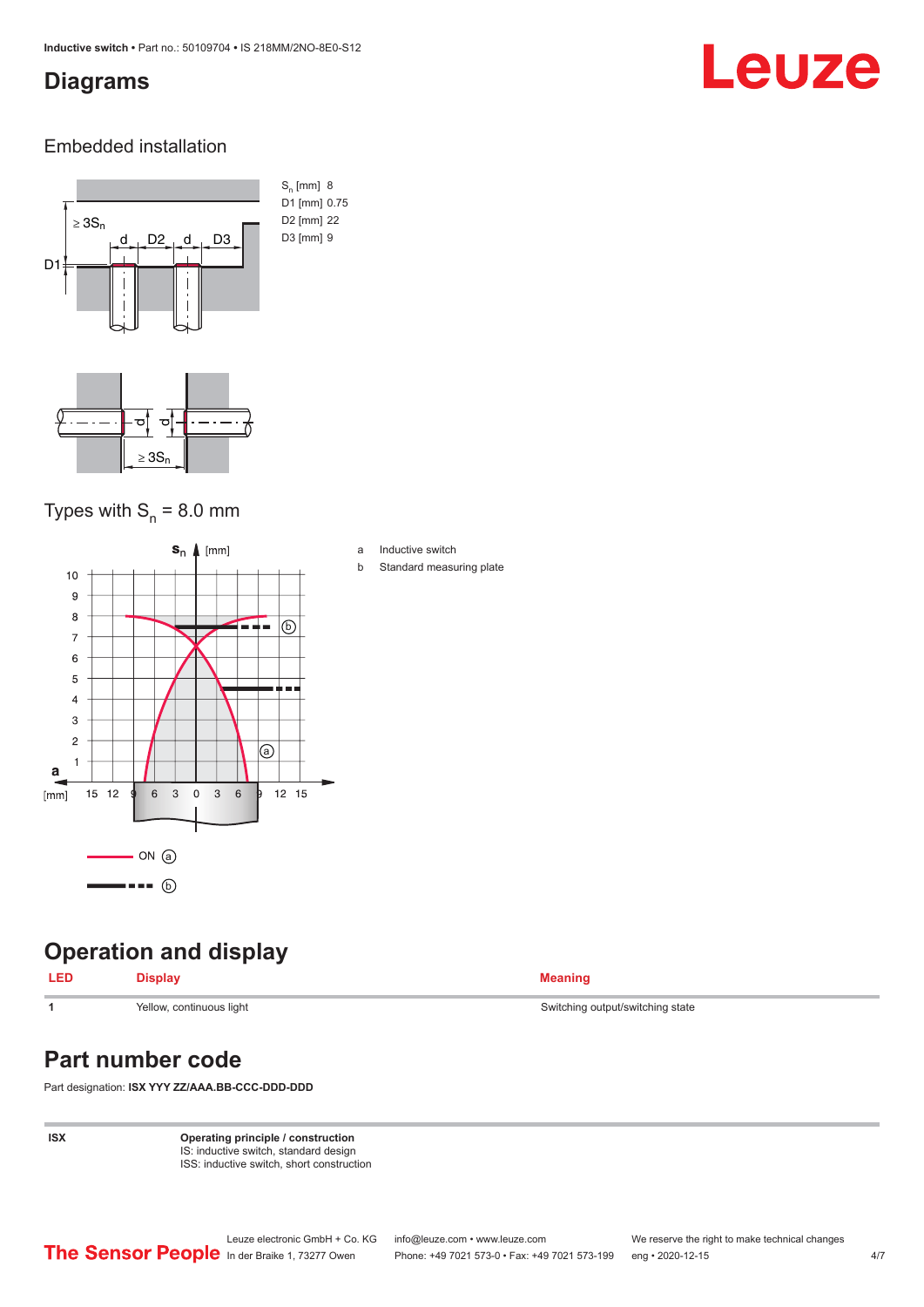#### **Part number code**

# Leuze

| <b>YYY</b> | <b>Series</b><br>203: series with Ø 3 mm<br>204: series with $\varnothing$ 4 mm<br>205: series with M5 x 0.5 external thread<br>206: series with $\varnothing$ 6.5 mm<br>208: series with M8 x 1 external thread<br>212: series with M12 x 1 external thread<br>218: series with M18 x 1 external thread<br>230: series with M30 x 1.5 external thread<br>240: series in cubic design<br>244: series in cubic design<br>255: series with 5 x 5 mm <sup>2</sup> cross section<br>288: series with 8 x 8 mm <sup>2</sup> cross section                                                                                                                                                                                                                                                                                                                                                                                                                                                                                                                                                                                                                                                                                                                                                                                                                                                                                                                                                              |
|------------|---------------------------------------------------------------------------------------------------------------------------------------------------------------------------------------------------------------------------------------------------------------------------------------------------------------------------------------------------------------------------------------------------------------------------------------------------------------------------------------------------------------------------------------------------------------------------------------------------------------------------------------------------------------------------------------------------------------------------------------------------------------------------------------------------------------------------------------------------------------------------------------------------------------------------------------------------------------------------------------------------------------------------------------------------------------------------------------------------------------------------------------------------------------------------------------------------------------------------------------------------------------------------------------------------------------------------------------------------------------------------------------------------------------------------------------------------------------------------------------------------|
| ΖZ         | Housing / thread<br>MM: metal housing (active surface: plastic) / metric thread<br>FM: full-metal housing (active surface: stainless steel AISI 316L) / metric thread<br>MP: metal housing (active surface: plastic) / smooth (without thread)                                                                                                                                                                                                                                                                                                                                                                                                                                                                                                                                                                                                                                                                                                                                                                                                                                                                                                                                                                                                                                                                                                                                                                                                                                                    |
| <b>AAA</b> | Output current / supply<br>4NO: PNP transistor, NO contact<br>4NC: PNP transistor, NC contact<br>2NO: NPN transistor, NO contact<br>2NC: NPN transistor, NC contact<br>1NO: relay, NO contact / AC/DC<br>1NC: relay, NC contact / AC/DC<br>44: 2 PNP transistor switching outputs, antivalent (NO + NC)<br>22: 2 NPN transistor switching outputs, antivalent (NO + NC)                                                                                                                                                                                                                                                                                                                                                                                                                                                                                                                                                                                                                                                                                                                                                                                                                                                                                                                                                                                                                                                                                                                           |
| BВ         | Special equipment<br>n/a: no special equipment<br>5F: food version<br>5: housing material V2A (1.4305, AISI 303)                                                                                                                                                                                                                                                                                                                                                                                                                                                                                                                                                                                                                                                                                                                                                                                                                                                                                                                                                                                                                                                                                                                                                                                                                                                                                                                                                                                  |
| <b>CCC</b> | Measurement range / type of installation<br>1E0: typ. range limit 1.0 mm / embedded installation<br>1E5: typ. range limit 1.5 mm / embedded installation<br>2E0: typ. range limit 2.0 mm / embedded installation<br>3E0: typ. range limit 3.0 mm / embedded installation<br>4E0: typ. range limit 4.0 mm / embedded installation<br>5E0: typ. range limit 5.0 mm / embedded installation<br>6E0: typ. range limit 6.0 mm / embedded installation<br>8E0: typ. range limit 8.0 mm / embedded installation<br>10E: typ. range limit 10.0 mm / embedded installation<br>12E: typ. range limit 12.0 mm / embedded installation<br>15E: typ. range limit 15.0 mm / embedded installation<br>20E: typ. range limit 20.0 mm / embedded installation<br>22E: typ. range limit 22.0 mm / embedded installation<br>2N5: typ. range limit 2.5 mm / non-embedded installation<br>4N0: typ. range limit 4.0 mm / non-embedded installation<br>8N0: typ. range limit 8.0 mm / non-embedded installation<br>10N: typ. range limit 10.0 mm / non-embedded installation<br>12N: typ. range limit 12.0 mm / non-embedded installation<br>14N: typ. range limit 14.0 mm / non-embedded installation<br>15N: typ. range limit 15.0 mm / non-embedded installation<br>20N: typ. range limit 20.0 mm / non-embedded installation<br>22N: typ. range limit 22.0 mm / non-embedded installation<br>25N: typ. range limit 25.0 mm / non-embedded installation<br>40N: typ. range limit 40.0 mm / non-embedded installation |
| <b>DDD</b> | <b>Electrical connection</b><br>n/a: cable, standard length 2000 mm<br>S12: M12 connector, 4-pin, axial<br>200-S12: cable, length 200 mm with M12 connector, 4-pin, axial<br>200-S8.3: cable, length 200 mm with M8 connector, 3-pin, axial<br>S8.3: M8 connector, 3-pin, axial<br>005-S8.3: cable, length 500 mm with M8 connector, 3-pin, axial<br>050: cable, standard length 5000 mm, 3-wire                                                                                                                                                                                                                                                                                                                                                                                                                                                                                                                                                                                                                                                                                                                                                                                                                                                                                                                                                                                                                                                                                                  |
|            | <b>Note</b>                                                                                                                                                                                                                                                                                                                                                                                                                                                                                                                                                                                                                                                                                                                                                                                                                                                                                                                                                                                                                                                                                                                                                                                                                                                                                                                                                                                                                                                                                       |
|            | $\&$ A list with all available device types can be found on the Leuze website at www.leuze.com.                                                                                                                                                                                                                                                                                                                                                                                                                                                                                                                                                                                                                                                                                                                                                                                                                                                                                                                                                                                                                                                                                                                                                                                                                                                                                                                                                                                                   |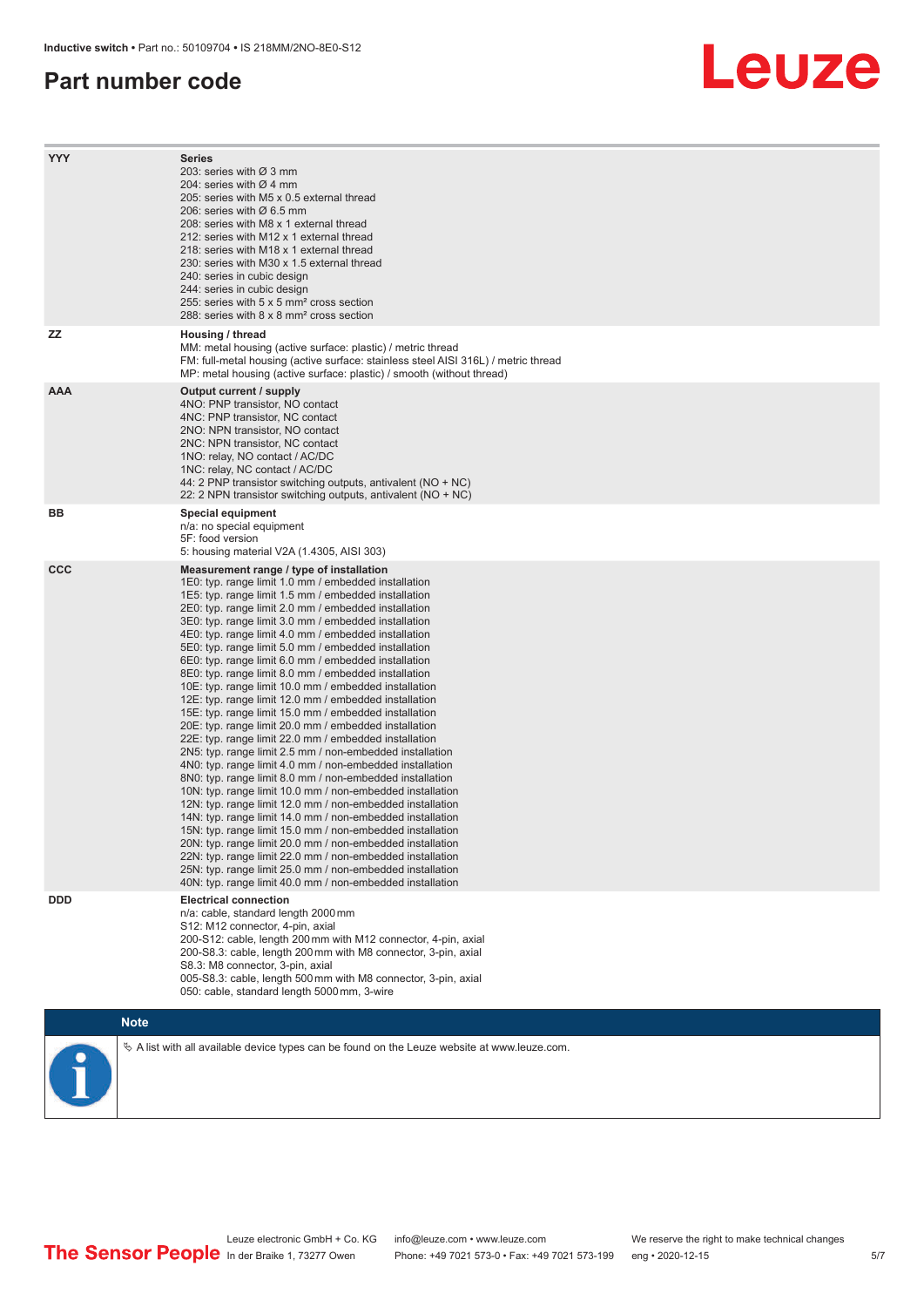#### <span id="page-5-0"></span>**Notes**

 $\%$  This product is not a safety sensor and is not intended as personnel protection.

 $\&$  The product may only be put into operation by competent persons.

 $\%$  Only use the product in accordance with its intended use.



#### **Accessories**

### Connection technology - Connection cables

|  | Part no. | <b>Designation</b>     | <b>Article</b>   | <b>Description</b>                                                                                                                                          |
|--|----------|------------------------|------------------|-------------------------------------------------------------------------------------------------------------------------------------------------------------|
|  | 50130654 | KD U-M12-4A-P1-<br>020 | Connection cable | Connection 1: Connector, M12, Axial, Female, A-coded, 4-pin<br>Connection 2: Open end<br>Shielded: No<br>Cable length: 2,000 mm<br>Sheathing material: PUR  |
|  | 50130657 | KD U-M12-4A-P1-<br>050 | Connection cable | Connection 1: Connector, M12, Axial, Female, A-coded, 4-pin<br>Connection 2: Open end<br>Shielded: No<br>Cable length: 5,000 mm<br>Sheathing material: PUR  |
|  | 50130648 | KD U-M12-4A-V1-<br>020 | Connection cable | Connection 1: Connector, M12, Axial, Female, A-coded, 4-pin<br>Connection 2: Open end<br>Shielded: No<br>Cable length: 2,000 mm<br>Sheathing material: PVC  |
|  | 50130688 | KD U-M12-4W-V1-<br>020 | Connection cable | Connection 1: Connector, M12, Angled, Female, A-coded, 4-pin<br>Connection 2: Open end<br>Shielded: No<br>Cable length: 2,000 mm<br>Sheathing material: PVC |

Leuze